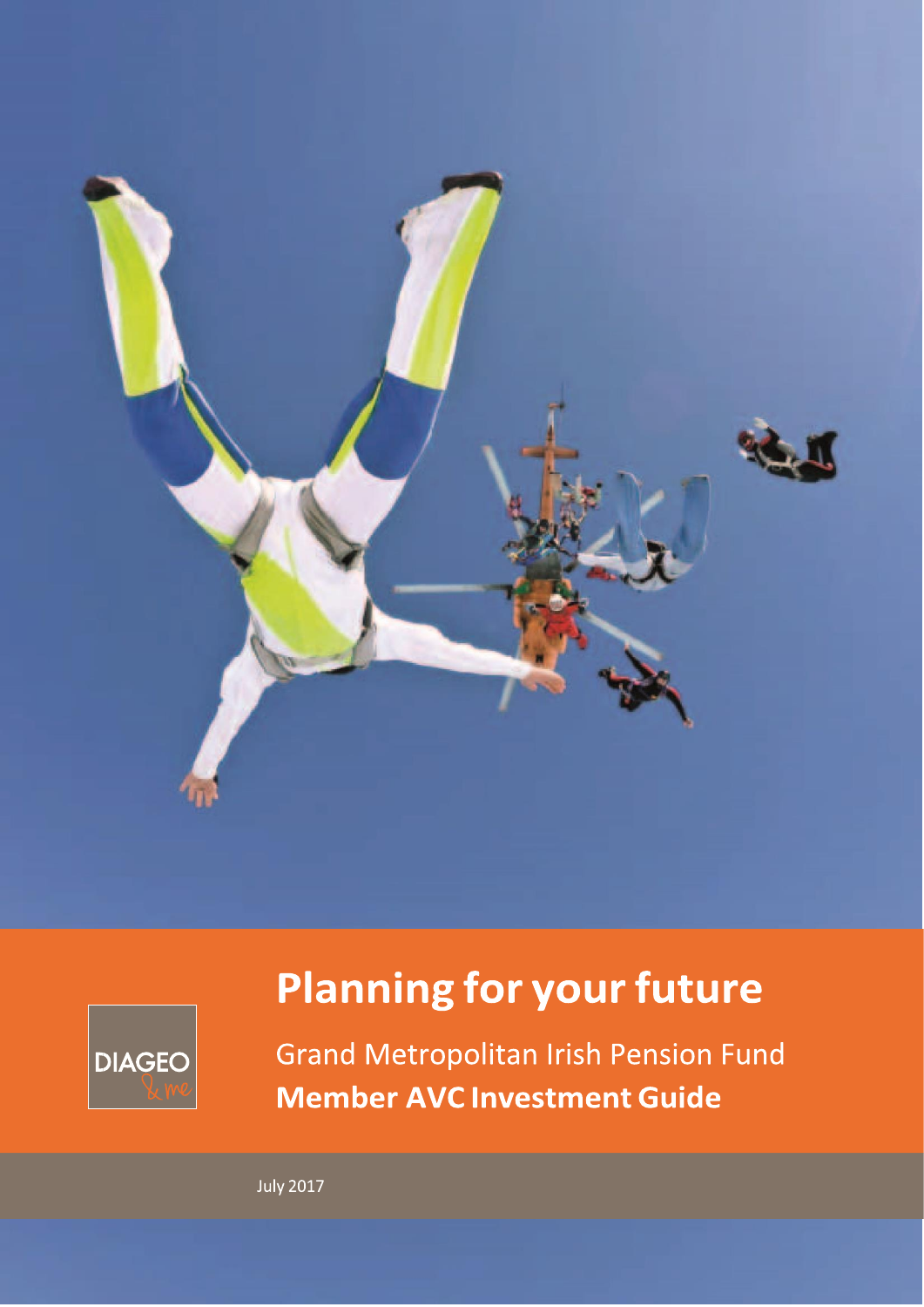## JARGON BUSTER – SOME TERMS EXPLAINED

#### **ACTIVE MANAGEMENT**

This is where the investment managers have discretion as to what is included in the fund's portfolio. Charges are likely to be higher than under Passive Management as a result. The aim is to provide higher returns than the market however there is a risk that returns will be lower.

## **ADDITIONAL VOLUNTARY CONTRIBUTIONS (AVCs)**

Extra contributions paid by members on top of regular member contributions.

#### **ANNUITY**

This is one of the benefit options available to you at retirement. A contract with a life assurance company to make a series of payments at stated intervals for the remaining life of the Annuity holder.

## **APPROVED RETIREMENT FUND (ARF) / APPROVED MINIMUM RETIREMENT FUND (AMRF)**

An ARF/AMRF is a personal post retirement fund where you can keep your money invested as a lump sum. You can make withdrawals when you need to, subject to certain Revenue limits and legislative restrictions.

#### **BONDS**

A Bond is like an IOU issued to investors by companies, governments and other organisations. Generally considered to be less risky than investing in equities but may experience a lower long term return. Linked to Annuity rates so may be suitable for those nearing retirement who intend to purchase a pension on retirement.

#### **CASH**

Expected to be the least volatile fund class. Similar to a bank account, the only return is the interest on the account, which can be negative after fees in low deposit rate environments.

#### **CONSOLIDATION PHASE**

This is the third phase of the Do It For

Me Option after the Growth and Transition Phases. The consolidation phase commences when a member is six years from their normal retirement date. During this period there is a gradual change of emphasis from the growth funds accumulated in the transition phase, to the less volatile Cash fund. This change is achieved by the gradual switching of funds from primarily equities to Cash.

#### **DE-RISKING**

Refers to the automatic switching from growth-seeking funds into protection seeking funds as you approach retirement. This process is carried out automatically in Option 1, Do It For Me.

#### **DIVERSIFICATION**

This means reducing risk by investing in a variety of funds rather than investing in just one. As a result, losses in one investment may be offset by gains in another.

#### **DO IT FOR ME OPTION**

This is the default investment option. It is designed so that your Retirement Account invests in growth seeking funds in the early years and then automatically moves into less risky funds as you approach your normal retirement age.

### **DO IT MYSELF OPTION**

If you select this option, you decide which funds to invest in and in what proportions. This investment option requires more active involvement and monitoring of investment returns.

#### **EQUITIES**

Investments in companies' shares which are traded on the stock markets. This may provide the highest return over the long term but may be the most volatile fund class in the short term.

#### **GROWTH PHASE**

The Do It For Me Option is broken down into three phases. The initial phase runs from the beginning of your membership up to twenty years before retirement, this is the growth phase. During this

period the emphasis is on growth so equities typically form the majority of the funds held.

#### **INVESTMENT RETURN**

This is the ratio of money gained or lost on a fund relative to the amount of money invested.

#### **MATURITY**

This is the date upon which the last payment of a Bond, or fixed interest stock, is made.

#### **PASSIVE MANAGEMENT**

The investment manager aims to produce a return that mirrors that of specific index, such as the FTSE World Index (which represents the performance of globally listed companies). Because passive investment managers closely follow an index and aim to achieve a similar return, they're unlikely to either outperform or underperform their chosen index by very much.

#### **RETIREMENT ACCOUNT**

This is the account into which your AVCs are paid into. You can choose how your entire account is invested.

#### **TRANSITION PHASE**

This is the second phase of the Do It For Me Option. The Transition Phase takes place from 20 years until 6 years before retirement and gradually switches your Retirement Account from the High Risk/Return Growth Strategy to the Medium Risk/Return Growth Strategy. Some protection is built in to protect the value of investment returns earned to date.

#### **VOLATILITY**

This is the term used to describe the possibility of a fund experiencing a rise or fall in value over the short term. Although volatile funds, such as equities, may fall in value in the short term it is hoped that they will benefit from the largest gains over the long term. However, this cannot be guaranteed.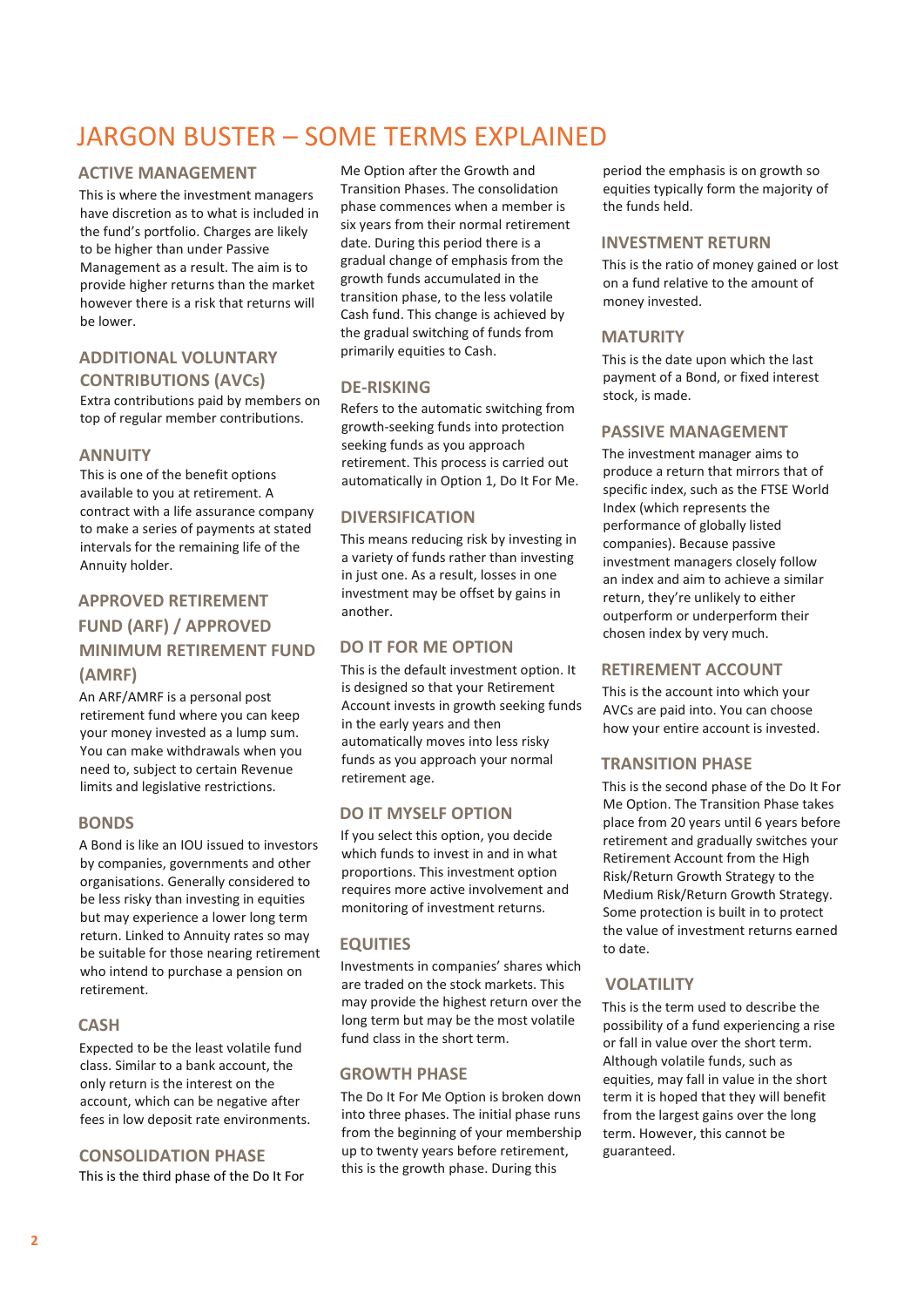## **CONTENTS**

| FOUR SIMPLE STEPS TO HELP YOU CHOOSE THE RIGHT INVESTMENT APPROACH [  4                                                                                                                                                        |  |
|--------------------------------------------------------------------------------------------------------------------------------------------------------------------------------------------------------------------------------|--|
|                                                                                                                                                                                                                                |  |
|                                                                                                                                                                                                                                |  |
| STEP 3 CHOOSE YOUR INVESTMENT APPROACH MARIEM MARIEM MARIEM MARIEM 8                                                                                                                                                           |  |
|                                                                                                                                                                                                                                |  |
| YOUR QUESTIONS ANSWERED MARKER AND MALL AND MARKED MARKED MARKED MARKED MARKED MARKED MARKED MARKED MARKED MARKED MARKED MARKED MARKED MARKED MARKED MARKED MARKED MARKED MARKED MARKED MARKED MARKED MARKED MARKED MARKED MAR |  |
|                                                                                                                                                                                                                                |  |
|                                                                                                                                                                                                                                |  |

## MAKE YOUR MONEY **WORK HARD**

ANY AVCS YOU MAKE ARE PAID INTO YOUR OWN RETIREMENT ACCOUNT. YOU CHOOSE HOW TO INVEST THE MONEY IN THIS ACCOUNT. HOW YOUR AVC FUND IS INVESTED DIRECTLY IMPACTS HOW MUCH MONEY IT WILL PROVIDE WHEN IT'S TIME TO RETIRE.

Before you decide your investment approach, you need to consider the options available and what is right for your personal circumstances. What is right for you will depend on a number of factors, including your age, attitude to investment risk and willingness to make investment decisions.

Making investment decisions can seem very complex. However, as a general rule of thumb you should aim for **GROWTH** when you are many years away from retirement and change your focus to **PROTECTION** the nearer you are to retirement.

Investment returns and the cost of buying a pension can change over time. The better your investments perform, the faster your Retirement Account will grow and the higher your benefits will be. It makes sense to play an active role in deciding how your Retirement Account is invested. Remember, the investment approach you decide can directly impact the standard of living you may have in retirement. It is also important to remember that, although the Trustee is responsible for providing a range of suitable investment funds for you to choose from, the choice is ultimately yours.

This Investment Guide has been designed to walk you through what you need to consider when choosing your investment approach – like your attitude to investment risk and how much involvement you would like to have in managing your investments.

**Please take the time to read this Investment Guide carefully so that you feel more confident about making your investment decisions. Once you have made your selection, make sure that you review your investments regularly to ensure that you are on track to achieving your goals.**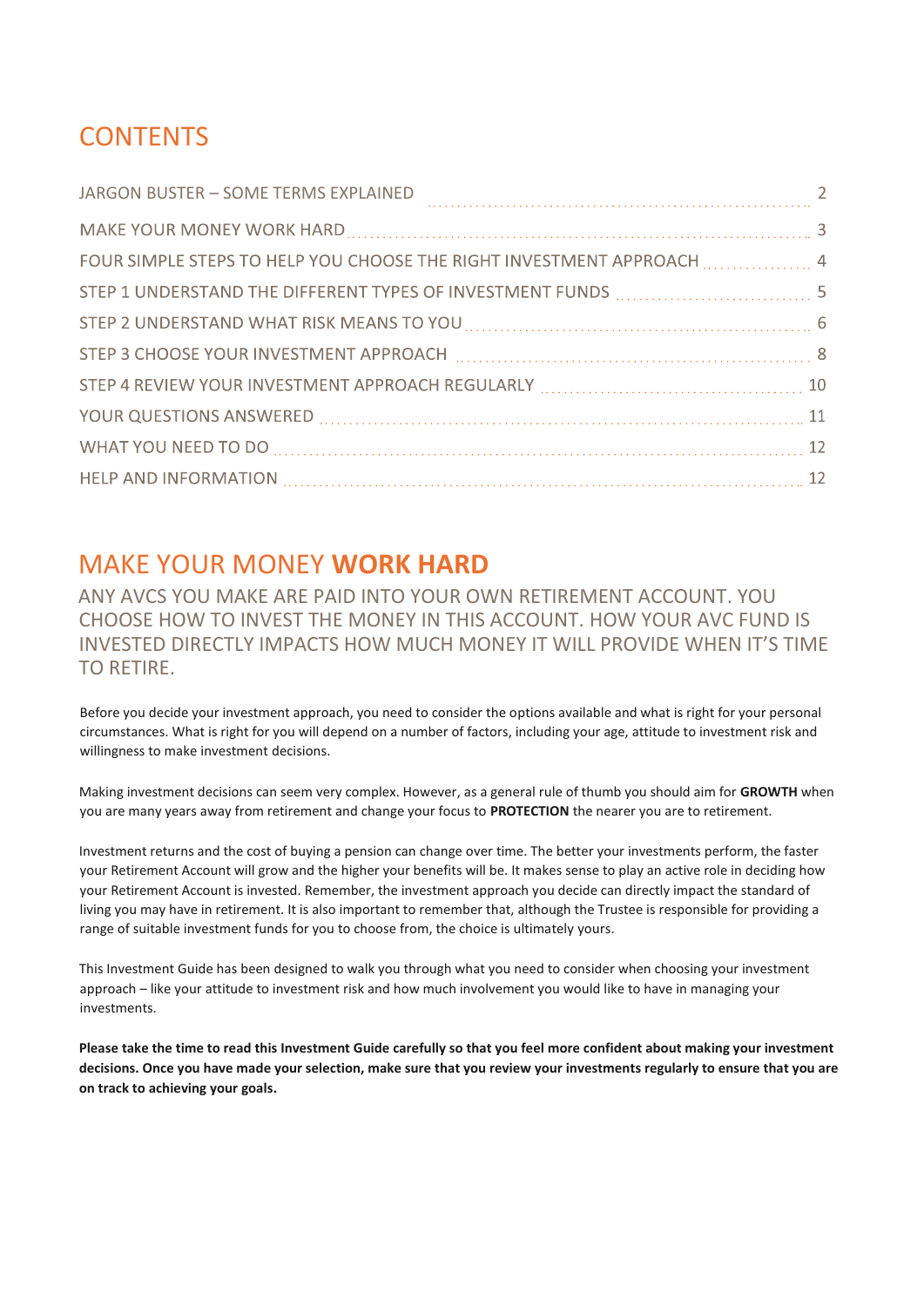## **FOUR SIMPLE STEPS** TO HELP YOU CHOOSE THE RIGHT INVESTMENT APPROACH

**1.** UNDERSTAND THE **1.** UNDERSTAND **1.** UNDERSTAND **1.** UNDERSTAND **INVESTMENT FUNDS** 

**TO YOU** 

**4. REVIEW YOUR INVESTMENT APPROACH REGULARLY** 

3. CHOOSE **YOUR INVESTMENT APPROACH**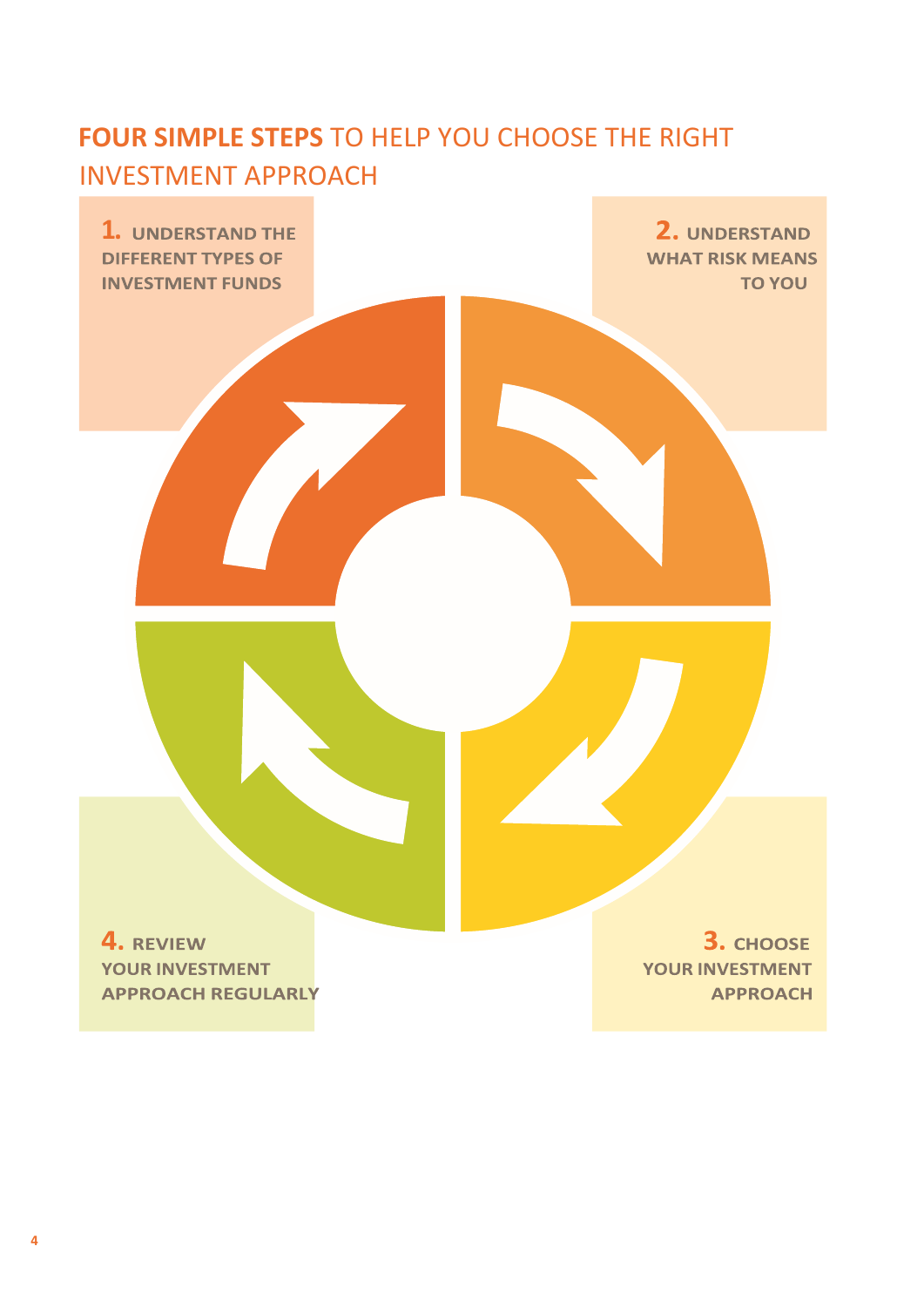## **STEP 1** UNDERSTAND THE DIFFERENT TYPES OF INVESTMENT FUNDS

#### **EQUITIES**

In the past, Equities (shares in companies) have grown in value over longer periods – better than Bonds or Cash – but they can go up and down in value, particularly in the short term.

Equities are likely to carry the most 'capital risk' – see page 6 for an explanation. You might want to choose a fund that invests mainly in Equities if you are aiming for higher long term returns, and you are not too worried about losing value over shorter periods. You may be more willing to invest in Equities if, for example, you are younger, have other secure investments or the Scheme is only a small part of your retirement savings.

#### **BONDS**

Bonds are loans to a company, government or other organisations. The return on your investment is the interest you receive on the loan. This interest can be either 'fixed' or 'index-linked' (which means it varies in line with inflation). Bonds usually have a Maturity date, or date on which the loan will be paid back. Until their Maturity, the value of the Bond may fall when interest rates rise (and vice versa). Bond funds may hold a mix of Maturity dates or may focus on a particular timeframe, often long dated Bonds.

Investing in Bonds closer to retirement might help protect the buying power of your Retirement Account if you plan on using your savings to buy a pension. This is because the cost of buying a pension depends partly on the price of Bonds. In the past, Bonds have given lower returns over longer periods than Equities, but they are generally less volatile.

#### **CASH**

Cash funds are usually deposit or savings based. The capital value of Cash is relatively secure although not guaranteed, but the only return is the interest on your investment. Over long periods this return is expected to be lower than the return from both Equities and Bonds, due to the lower risk borne by investors. Similar to a bank account, the only return is the interest on the account, which can be negative after fees in low deposit rate environments. If you are close to retirement Cash provides good security for any portion of your Retirement Account which you may intend to take as a lump sum.

#### **PROPERTY**

Property funds typically invest in a well-diversified spread of commercial properties with a mix of office, retail and industrial properties. They can be difficult to convert to cash from time to time, i.e. there is a risk that property investments cannot be sold quickly or at full value.

### DIFFERENT TYPES OF **INVESTMENT MANAGERS**

#### **ACTIVE**

Investing in active funds means buying into the knowledge of investment managers who try to outperform the market average. The charges for investing in active funds are higher as the investment managers need to research the markets, analyse the individual companies and invest in the stocks that they believe will deliver superior returns.

#### **PASSIVE (INDEXED)**

Passive funds are also known as 'index' or 'index-tracking' funds. These funds operate with the target of performing in line with the overall market for a given asset class (e.g. Equities or Bonds). To do this, they simply invest in the recognised index of the relevant market. This approach removes both the opportunity for outperformance along with the risk of underperformance. There are lower charges associated with passive investing as the investment managers do not need to incur the costs of researching the markets and individual companies.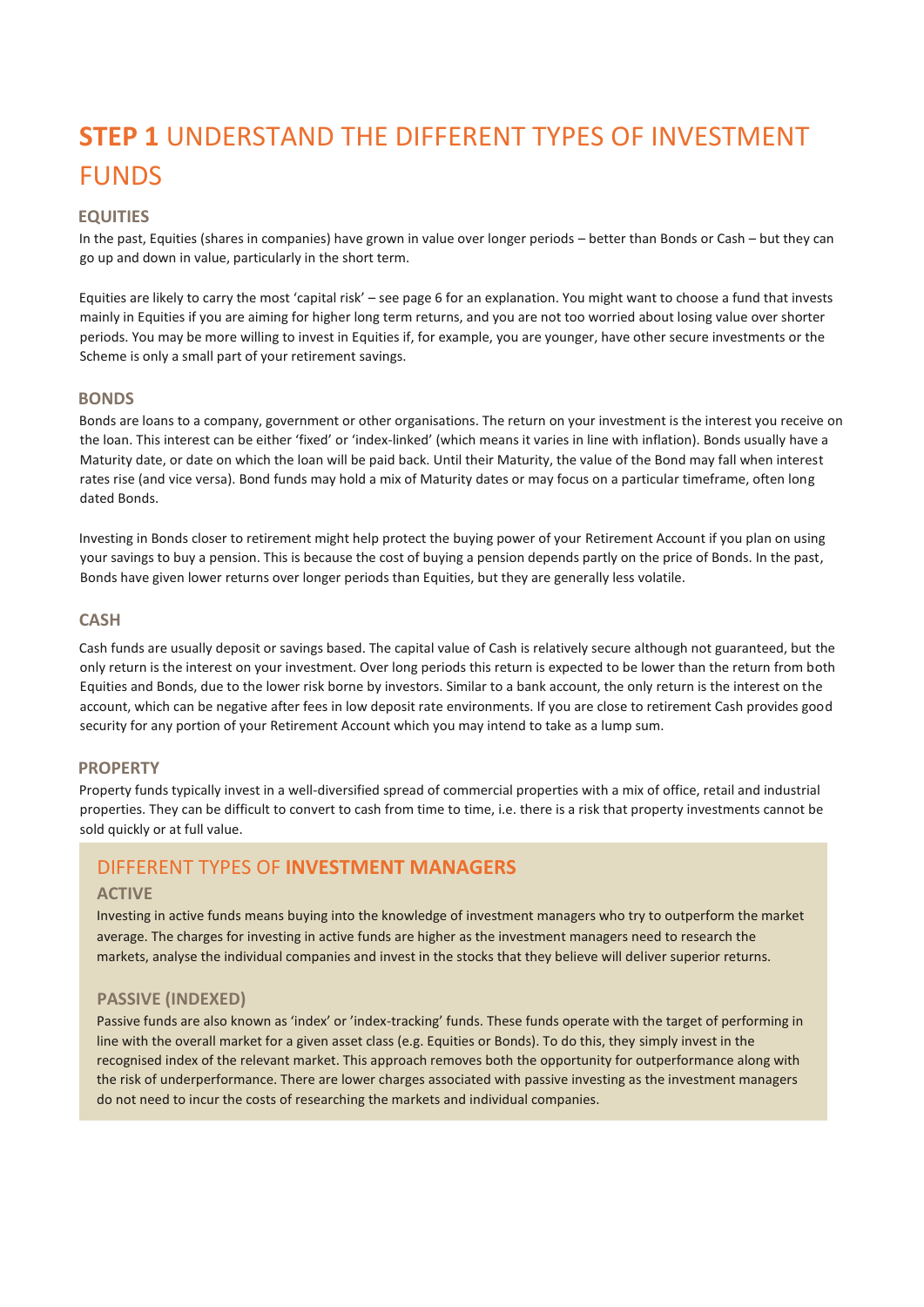## **STEP 2** UNDERSTAND WHAT RISK MEANS TO YOU UNDERSTANDING THE DIFFERENT TYPES OF INVESTMENT RISK SHOULD HELP YOU DECIDE UPON A **STRATEGY FOR INVESTING** YOUR RETIREMENT ACCOUNT.

Additionally, you also need to consider your personal approach towards investment. The following investment profiler may help you find out what kind of investor you are.

- **•** Review the statements below.
- **•** If the statement on the left best describes you, circle 'Low'. If the statement on the right best describes you, circle 'High'. If you fall between the two, circle 'Medium'.

| I want to protect my savings.                                                                                                                               | $1$ OW | Medium | High | I want to try and earn more on my<br>savings. I am willing to take a risk<br>that they may fall in value.                                                 |
|-------------------------------------------------------------------------------------------------------------------------------------------------------------|--------|--------|------|-----------------------------------------------------------------------------------------------------------------------------------------------------------|
| If the stock market crashed,<br>I would cut my losses, sell my shares<br>and move my money into the<br>building society.                                    | $1$ OW | Medium | High | If the stock market crashed,<br>I would see this as an opportunity<br>and so would buy more shares.                                                       |
| If I had a choice between a<br>guaranteed payment of $£1,000$ or<br>a one-in-five chance of a payment of<br>€10,000, I would definitely take the<br>€1,000. | $1$ OW | Medium | High | If I had a choice between a<br>guaranteed payment of €1,000 or<br>a one-in-five chance of a<br>payment of €10,000, I would<br>definitely take the chance. |
| I do not follow the stock market.                                                                                                                           | Low    | Medium | High | I follow the stock market and have<br>a view on its prospects.                                                                                            |
| I do not like investing in the stock<br>market, it's too risky.                                                                                             | Low    | Medium | High | I do not worry about short term falls<br>in the stock market $-$ it is the way of<br>making money over time.                                              |

## DIFFERENT TYPES OF **RISK**

#### **CAPITAL RISK**

This is probably the best understood type of risk and is the risk that your investments may drop in value. This can happen with **all funds**. The younger you are, the less worried you might be about short term ups and downs. Instead you might want look for long term investment growth.

#### **INFLATION RISK**

There is a risk that your funds will not grow quickly enough to sufficiently outpace inflation (the cost of living). Even if they do grow in value, if they do not grow faster than inflation then their real value goes down. This can happen with low capital risk funds, when inflation rises unexpectedly.

#### **PENSION CONVERSION RISK**

When you retire, you may decide to use most of your Retirement Account to buy a pension. The cost of buying a pension varies from to time and depends partly on the price of Bonds. By switching your investments into a fund that invests in Bonds when you are closer to retirement, you can help to protect them against this risk.

**All investments carry a level of risk – funds can fall in value as well as rise – and you need to decide how much of each type of risk you are prepared to take.**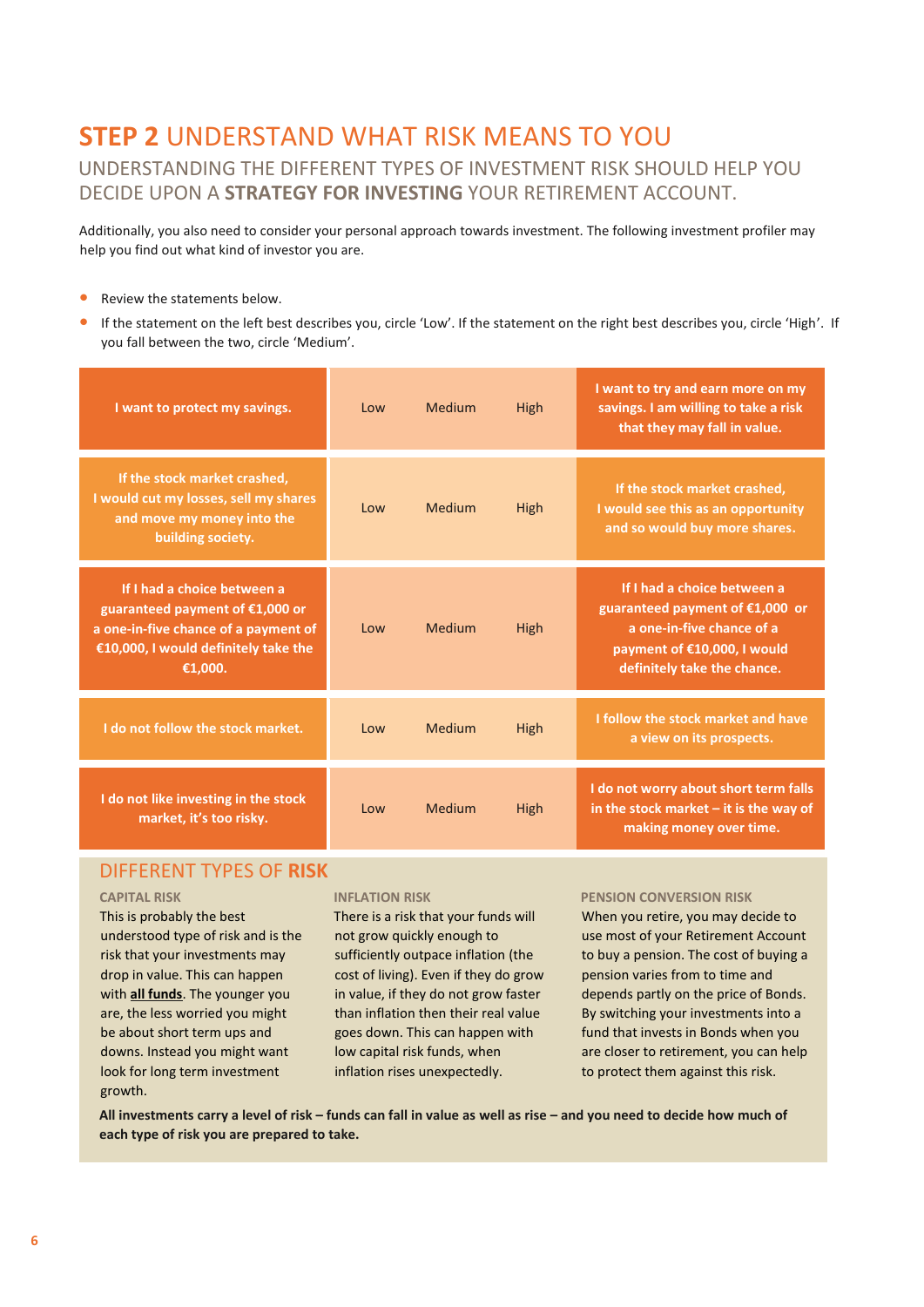## HAVING INDICATED RESPONSES TO THESE STATEMENTS YOU SHOULD NOW LOOK OVER YOUR RESULTS TO SEE IF YOU HAVE TENDED TO PREFER A PARTICULAR RISK PROFILE, I.E. LOW, MEDIUM OR HIGH RISK.

#### **LOW RISK**

You do not want to risk the value of your fund falling at any time. An investor who has tended towards low risk may wish to consider investing in the low risk funds available. Investing in these funds may reduce the capital and pension conversion risks (see page 6) but increase the inflation risk. However, depending on the amount of time you have to go until retirement it may be important to expose yourself to some capital risk to provide an opportunity for growth, if you do not, your investments may not grow sufficiently to provide adequate benefits at retirement.

#### **MEDIUM RISK**

If you fall between the low risk and the high risk profiles, you may wish to consider investing in the medium risk funds available. The funds included will contain a mixture of Equities, Cash and Bonds.

#### **HIGH RISK**

You are willing to accept a higher risk of falls in the value of your Retirement Account to try to get higher long term growth. An investor who has a high risk profile may wish to consider investing in the high risk funds available. The funds included here will contain a majority of Equities or be composed entirely of Equities. Investing in Equities will allow for higher long term returns, however the value in the short term may be more volatile. Therefore you may wish to reduce your exposure to them as you approach retirement as you will have less certainty of what the value of your Retirement Account will be on the day you retire. It could go down as well as up.

**While the investment profiler may have provided you with an insight into your attitude to risk you should weigh up the result against the amount of time you have to go until your retirement (see why Age Matters below).** The risk profile of the funds available is outlined on page 10. If you have a long way to go until retirement you can consider taking on more capital risk to seek more potential growth. As you approach your retirement your needs will change and you may decide to reduce the level of capital and pension conversion risk.

In the next section you will read about your options on how to manage your investments over time as you move towards retirement, you will be able to see the degree of control you can have on your investments by using an automated approach (Do It For Me) or by choosing your own approach (Do It Myself).

Please note the investment profiler should only be used as a guide and does not constitute advice. Neither the Trustee, the Company nor the AVC provider are able to provide you with financial advice. Should you require such assistance in selecting your investment options it is recommended that you obtain independent financial advice. This would be at your own expense.

#### **WHY AGE MATTERS**

When you are a long way from retirement, you may be looking for long term growth from your investments. If you have time to weather the ups and downs of riskier funds, you may wish to consider investing in Equities.

Not taking enough capital risk when you are younger may be a missed opportunity.

Conversely, as you approach retirement, you may want to reduce risk and protect your investments from fluctuations in market values in the cost of buying a pension. You may wish to consider moving them into Bonds and Cash.

You can make changes to your investments and have the AVC provider, Irish Life, implement them for you when you believe it is appropriate.

Alternatively this can be done automatically for you through the Do It For Me Option.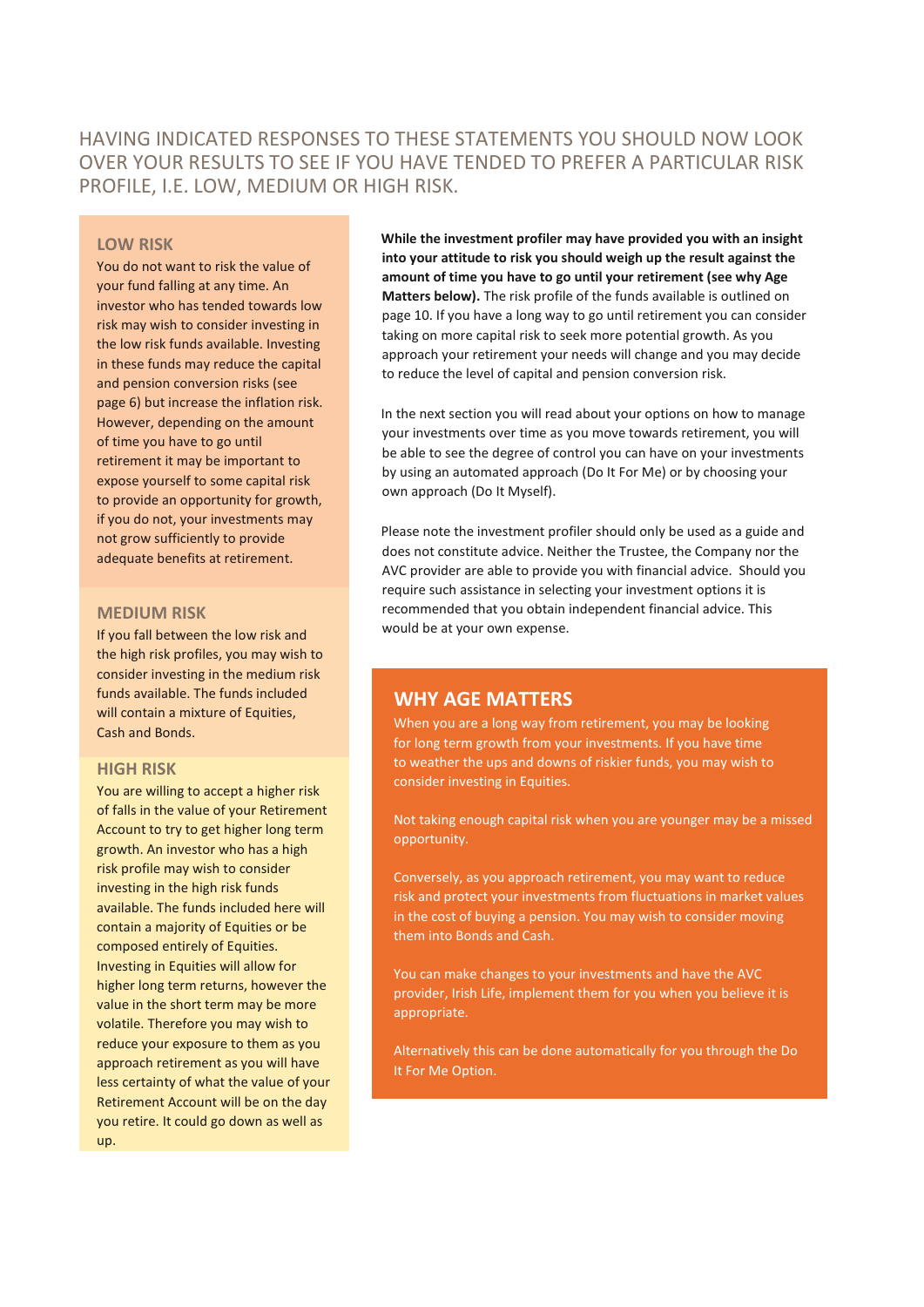## **STEP 3** CHOOSE YOUR INVESTMENT APPROACH

## NOW THAT YOU HAVE BEEN GIVEN AN INTRODUCTION INTO THE WORLD OF INVESTMENTS, YOU NEED TO DECIDE HOW INVOLVED YOU WANT TO BE WITH YOUR INVESTMENT APPROACH.

The table below compares **Option 1, Do It For Me** with **Option 2, Do It Myself** and should help you decide which approach you are most comfortable with. Remember – if you do not wish to make your own investment choices, your Retirement Account will be invested in the default investment option, Option 1 – Do it for me.

| <b>OPTION 1 - DO IT FOR ME</b>                                                                                                                                                                                                                                                                                                     | <b>OPTION 2 - DO IT MYSELF</b>                                                                                                                                                                                                                                                                                                                                                                                                                            |  |  |  |  |
|------------------------------------------------------------------------------------------------------------------------------------------------------------------------------------------------------------------------------------------------------------------------------------------------------------------------------------|-----------------------------------------------------------------------------------------------------------------------------------------------------------------------------------------------------------------------------------------------------------------------------------------------------------------------------------------------------------------------------------------------------------------------------------------------------------|--|--|--|--|
| Do It For Me is designed for those who:                                                                                                                                                                                                                                                                                            | Do It Myself is designed for those who:                                                                                                                                                                                                                                                                                                                                                                                                                   |  |  |  |  |
| Do not feel comfortable making regular investment<br>decisions.<br>Do not want to review their investment selection<br>regularly as they approach retirement.<br>Would prefer to select an automated approach<br>that switches their funds for them into less risky<br>funds (like Bonds and Cash) as they approach<br>retirement. | Want greater control over their pension<br>investments.<br>Understand investment decision making and are<br>$\bullet$<br>comfortable with the idea of selecting investment<br>funds.<br>$\bullet$<br>Are happy to review their investment approach<br>regularly, taking particular care as they approach<br>retirement.<br>Want access to specific investments.<br>Know how they would like to take their benefits at<br>retirement (cash, pension, ARF). |  |  |  |  |
| <b>WHAT IS THE ADVANTAGE OF THIS OPTION?</b>                                                                                                                                                                                                                                                                                       |                                                                                                                                                                                                                                                                                                                                                                                                                                                           |  |  |  |  |
| You don't need to make investment choices. The<br>Scheme Trustee after taking expert advice, has<br>selected investment options that are likely to be<br>suitable for the majority of members.                                                                                                                                     | You can create your own investment mix from the<br>range of funds available, selecting the funds which<br>best suit your needs and attitude to investment risk.                                                                                                                                                                                                                                                                                           |  |  |  |  |
| WHO DECIDES ON THE ASSET MIX AND FUND MANAGERS USED?                                                                                                                                                                                                                                                                               |                                                                                                                                                                                                                                                                                                                                                                                                                                                           |  |  |  |  |
| The Trustee, after taking expert advice, chooses an<br>investment manager and decides on the underlying<br>asset mix, which will change as you approach<br>retirement.                                                                                                                                                             | You decide on the fund mix but the Trustee decides<br>on the underlying managers, which can change from<br>time to time.                                                                                                                                                                                                                                                                                                                                  |  |  |  |  |
| <b>WHAT SHOULD I BE AWARE OF?</b>                                                                                                                                                                                                                                                                                                  |                                                                                                                                                                                                                                                                                                                                                                                                                                                           |  |  |  |  |

This option will invest your money into higher risk funds the further away from retirement you are and there may be short-term falls in value. As you near retirement this option automatically switches your investments to less risky funds in order to protect the value built up in your Retirement Account. This option does not take account of your individual needs and attitude to risk.

You need to be actively involved with this option, by regularly reviewing your funds particularly as you approach retirement. If you have many years before retirement you should consider investing in funds which deliver growth and as you near retirement you should invest in safer funds to deliver protection. If you choose this option, these investment changes will not happen automatically, you will need to make the changes.

Each fund option has an annual management charge (AMC) of 0.55% split between investment charges (0.25%) and administration fees (0.30%).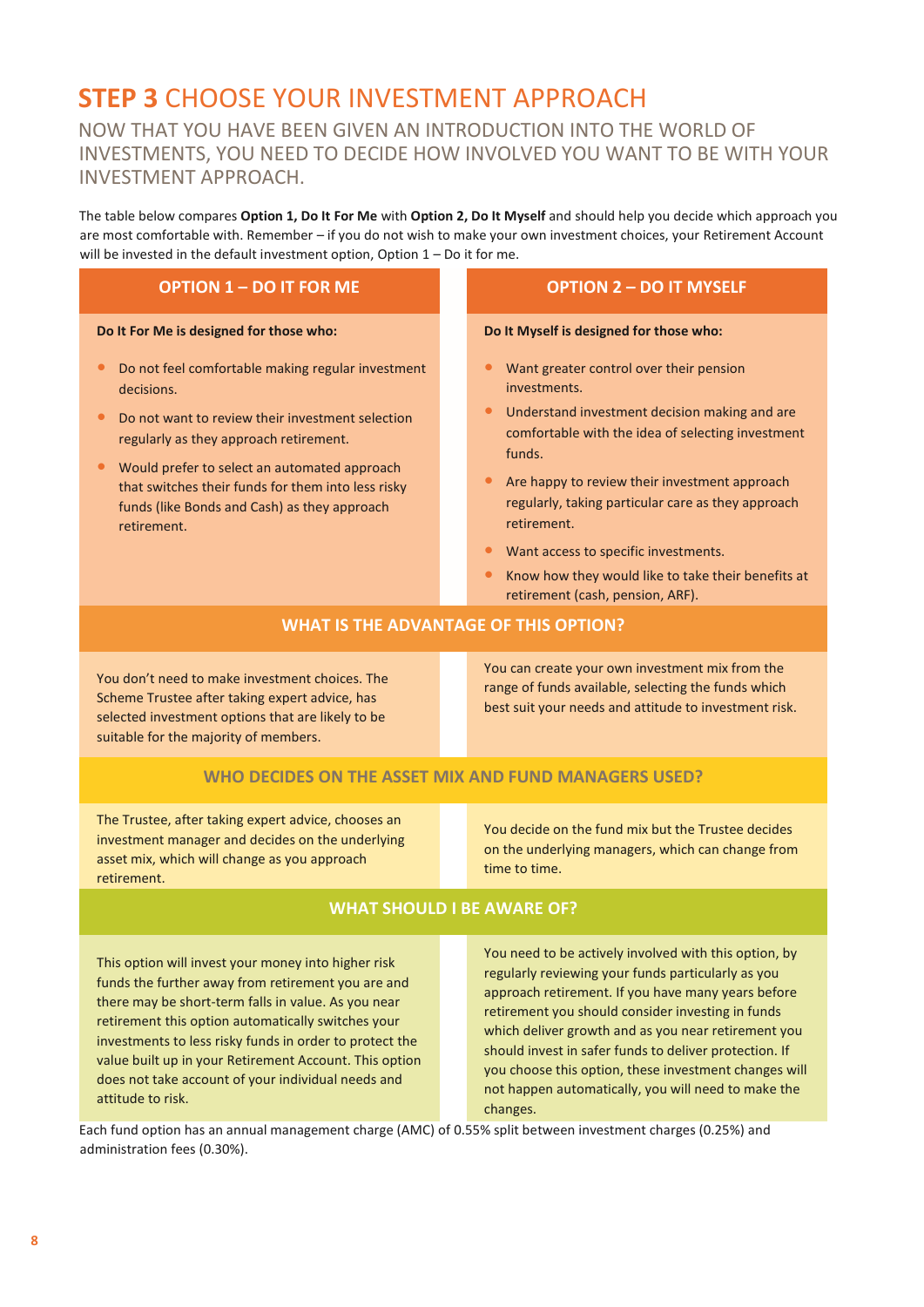## **CHOOSE YOUR INVESTMENT APPROACH**

You can choose either option and change from one to the other at any point without any restrictions by contacting the AVC provider. Please note that the AVC provider reserves the right to charge an administration fee should you make more than 6 changes per annum. If you select Option 1 you must invest your entire fund (including accumulated contributions) using this approach for it to be fully effective. In addition it should be noted that pension investment requires a long term view and as such it may not be appropriate for members to engage in short term switches between funds (in an attempt to 'time the market').

## **OPTION 1 – DO IT FOR ME**

Although the decision over where to invest your contributions rests with you, this can include deciding to be less involved in your investment approach by allowing your contributions to be invested in the default investment option: Do It For Me.

Option 1, Do It For Me is a 'Packaged Deal' and has three phases. The first phase relates to the early part of your career and invests in a High Risk/Return Growth Strategy up until 20 years before retirement. Over the next 14 years (from 20 years until 6 years before retirement) your Retirement Account is switched gradually into the Medium Risk/Return Growth Strategy (Transition Phase). Finally, over the last 6 years, your Retirement Account is gradually switched into the Cash fund.



The most recent fund factsheets are available at **[www.mydiageopension.com/gmipf/Pages/EmployeeGuides\\_AVCs.aspx](http://www.mydiageopension.com/gmipf/Pages/EmployeeGuides_AVCs.aspx)** outlining how each of the fund options invests across the three phases. The benefit of this approach is that your funds aim to achieve high returns in early years, at a time when you may be more able to afford short term losses, but revert to funds which aim to protect the overall value of your Retirement Account as you approach retirement. This will all be done automatically, meaning that you do not need to micromanage your funds as you approach retirement.

## **OPTION 2 – DO IT MYSELF**

If you would prefer to take more control of your investments then you may wish to select Option 2, Do It Myself. This option allows you to specify the funds, and the proportion you wish to invest in each fund, throughout your membership right up to your retirement. Selecting this option means you will decide on the timing of any changes in the investment of your ongoing contributions and in the timing of any switches of your accumulated contributions. As you move towards retirement these changes may typically be from growth seeking funds, comprised of predominantly equities, to lower risk funds, which may contain Cash or Bonds.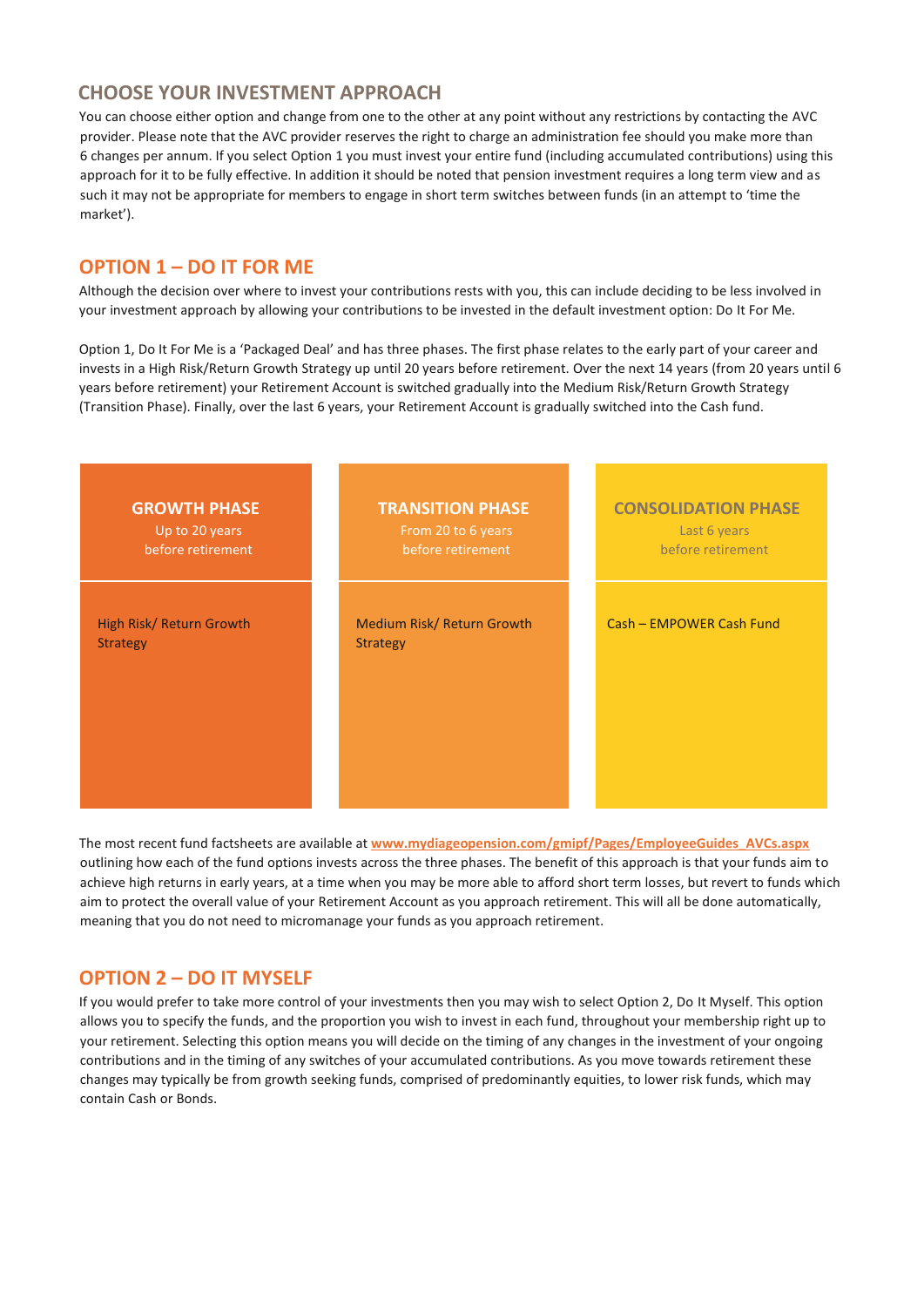## **YOUR INVESTMENT OPTIONS**

The Trustee has selected a range of funds to allow you to choose an investment approach that is appropriate for your own circumstances. You can decide to invest in one fund or in a combination of funds to suit your own needs. To learn more about each fund, its objective and performance, you can access the most recent fund factsheets at:

**[www.mydiageopension.com/gmipf/Pages/EmployeeGuides\\_AVCs.aspx](http://www.mydiageopension.com/gmipf/Pages/EmployeeGuides_AVCs.aspx)**.

The investment funds and investment managers are reviewed on a regular basis by the Trustee.

| <b>FUND NAME</b>                                                                                                                          | <b>RISK PROFILE</b> | <b>OBJECTIVE</b>                                                                                                                                                                                                                                                                             |  |
|-------------------------------------------------------------------------------------------------------------------------------------------|---------------------|----------------------------------------------------------------------------------------------------------------------------------------------------------------------------------------------------------------------------------------------------------------------------------------------|--|
| <b>Indexed World Equity Fund</b><br>(partially hedged)                                                                                    | High                | To achieve average global equity fund growth on a<br>consistent basis, with reduced currency risk.                                                                                                                                                                                           |  |
| <b>High Risk/Return Growth</b><br><b>Strategy</b>                                                                                         | High                | To target Volatility (risk) of less than two thirds that of<br>equities. You could expect this strategy to achieve a return<br>in the region of Inflation +4-6% p.a., gross of fees, over the<br>long term (20 year horizon). Note that this is a long term<br>target and is not guaranteed. |  |
| <b>Medium Risk/Return Growth</b><br><b>Strategy</b>                                                                                       | Medium              | To target Volatility (risk) of less than one half that of<br>equities. You could expect this strategy to achieve a return<br>in the region of Inflation +2-4% p.a., gross of fees, over the<br>long term (20 year horizon). Note that this is a long term<br>target and is not guaranteed.   |  |
| <b>Indexed Corporate</b><br><b>Bond Fund</b>                                                                                              | Medium              | To produce a return in line with the benchmark index, by<br>investing in debt issued in Euro by large global companies.<br>This is a Bond investment, see page 5 for a description.                                                                                                          |  |
| <b>EMPOWER Pension for Life</b><br><b>Fund</b>                                                                                            | Medium              | To broadly follow the long-term changes in annuity prices<br>due to interest rates. This is a passively managed fund,<br>which invests only in high quality rated Eurozone<br>Government Bonds.                                                                                              |  |
| Low Risk/Return Growth<br><b>Strategy</b>                                                                                                 | Low                 | To target Volatility (risk) of less than one third that of<br>equities. Approximately 25% of the fund is invested in<br>shares, with the remainder of the fund made up of bonds,<br>property and cash.                                                                                       |  |
| <b>EMPOWER Cash Fund</b>                                                                                                                  | Low                 | To achieve a reasonable rate of interest with a high degree<br>of security.                                                                                                                                                                                                                  |  |
| <b>Capital Protection Fund</b><br>(This fund is closed to new joiners<br>and accepts regular contributions<br>only from existing members) | Low                 | To achieve average market returns over the long term.                                                                                                                                                                                                                                        |  |

Please note the value of funds, and income from them, may fall as well as rise. Exchange rates may affect the value of an overseas investment. As a result, an investor may not get back the amount originally invested. Past performance is not necessarily a guide to future performance.

## **STEP 4** REVIEW YOUR INVESTMENT APPROACH REGULARLY

ITS IMPORTANT TO REVIEW YOUR INVESTMENTS REGULARLY TO ENSURE THEY REMAIN APPROPRIATE FOR YOUR CHANGING NEEDS AND CIRCUMSTANCES.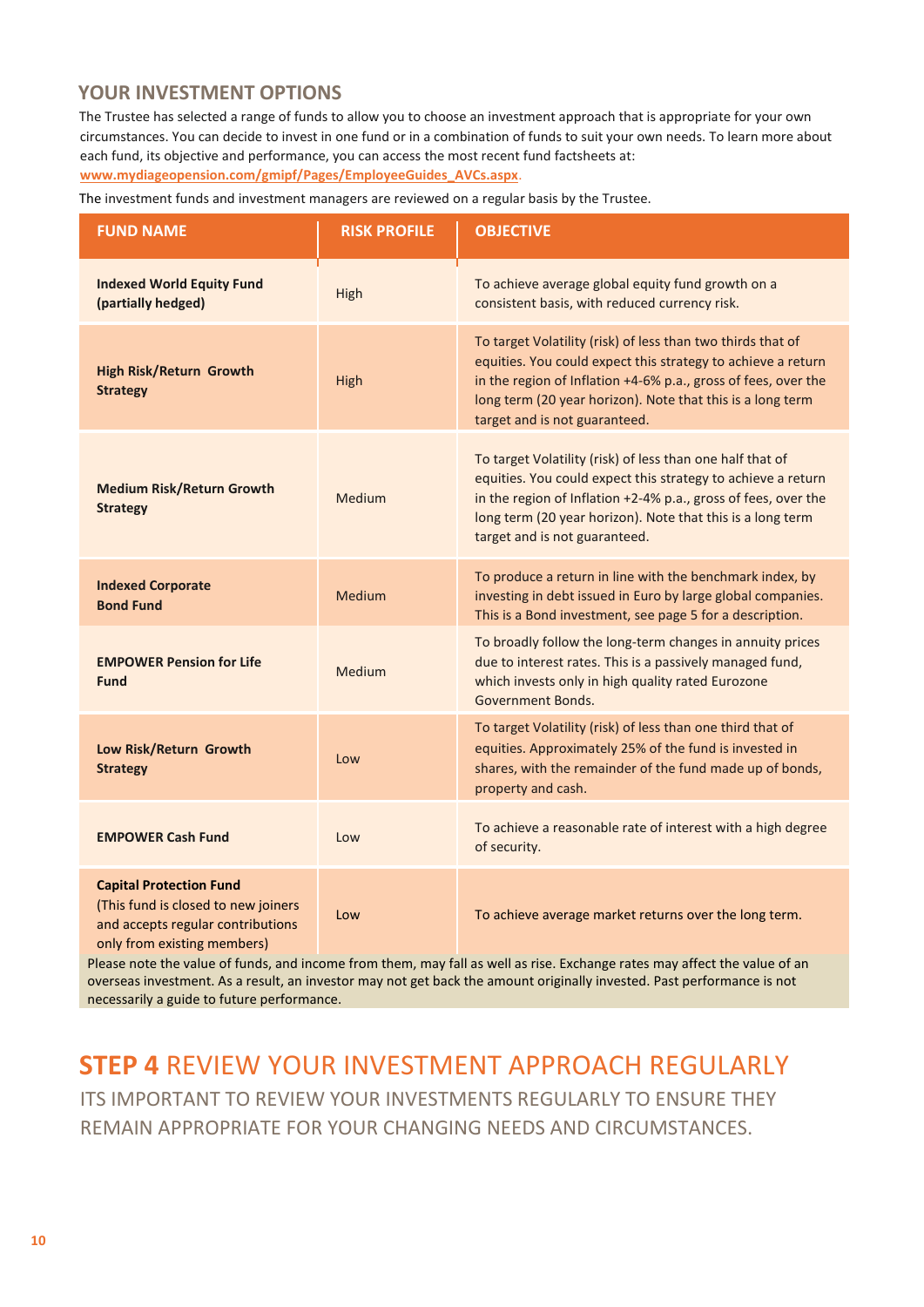## YOUR **QUESTIONS ANSWERED**

## **1. HOW DO I MAKE MY INVESTMENT CHOICES?**

You can make your investment choices by initially completing an Investment Decision Form and subsequently by completing an AVC switch form. An AVC switch form is available from the AVC provider or from the Diageo pension website, **[www.mydiageopension.com](http://www.mydiageopension.com/)**.

## **2. HOW OFTEN CAN I CHANGE**

**MY INVESTMENT SELECTIONS?**  There are no restrictions on the amount of times you can update your fund selections, however as your Retirement Account is designed for long term investing it may not be appropriate for short term investment decisions to be implemented. You will normally receive a confirmation email from the AVC provider once your changes have been carried out. Please note that the AVC provider reserves the right to charge an administration fee should you make more than 6 changes per annum.

## **3. WILL I BE ABLE TO MAKE AN ALTERNATIVE SELECTION FOR PAST AND FUTURE CONTRIBUTIONS?**

Yes, if you choose Option 2, Do It Myself you can choose to make a differentiation between your future and accumulated contributions, any changes can be made by completing a Switching AVC Funds form. You will have the opportunity to apply a change to your accumulated fund, your future contributions or both. You should note that if you select the Do It For Me Option then 100% of your contributions must be invested using this option, i.e. both your accumulated and future contributions must be invested in the same manner as per this option

## **4. CAN I CHANGE FROM THE DO IT FOR ME OPTION TO THE DO IT MYSELF OPTION AND VICE VERSA?**

Yes, you can change between the options available, however your entire Retirement Account can only be invested in one or the other at any one time. If you select the Do It Myself Option then you will need to ensure that you monitor your funds and review your choice of funds, particularly as you approach retirement, as there is no automatic De-Risking under the Do It Myself Option.

### **5. CAN I VIEW MY FUNDS ONLINE?**

Yes, as a member of the AVC scheme you will have access to your online account where you will be able to view the value of your Retirement Account, your contribution history and update your personal details as and when needed.

## **6. WHERE CAN I FIND FUND PERFORMANCE**

#### **INFORMATION?**

Details of your Retirement Account, including fund performance, can be accessed online. The value of your Retirement Account will be updated regularly but at a minimum once a month. In addition, you will also have access to quarterly fund fact sheets at **[www.mydiageopension.com](http://www.mydiageopension.com/)**

### **7. WHAT CHARGES ARE APPLIED TO THE FUNDS?**

Each fund choice has an annual management charge (AMC) of 0.55% split between investment charges (0.25%) and administration fees (0.30%). The AMC is deducted from your Retirement Account.

## **8. IS THERE AN EXTRA CHARGE TO USE THE DO IT FOR ME OPTION?**

No there is no extra charge to use the Do It For Me Option.

## **9. WHY CAN'T I SELECT AN INVESTMENT MANAGER?**

The Trustee has taken expert advice and has appointed an investment manager to manage the Scheme's AVC assets. The Trustee will regularly review the performance of the manager and make changes if required. The underlying funds and managers may change over time, though this should not affect your decisions on what type of funds you wish to invest in.

### **10. HOW WILL THE MANAGER BE MONITORED?**

The investment managers are regularly reviewed by the Trustee, with support from the appointed investment consultants, and their performance is addressed at Trustee meetings.

### **11. HOW WILL I FIND OUT WHO THE CURRENT INVESTMENT MANAGERS ARE?**

The current investment manager is Irish Life Investment Management (ILIM). Information on the underlying funds is available at the Diageo pension website, **[www.mydiageopension.com](http://www.mydiageopension.com/)**

## **12. SHOULD I SEEK FINANCIAL ADVICE?**

If after reading this guide you are uncertain about your investment approach you should consider seeking independent financial advice, as your choice of investment funds will affect your income in retirement. If you decide to seek advice this will be at your own expense and you should consult a qualified Independent Financial Advisor, see **www.qfaboard.ie** for a list of advisors.